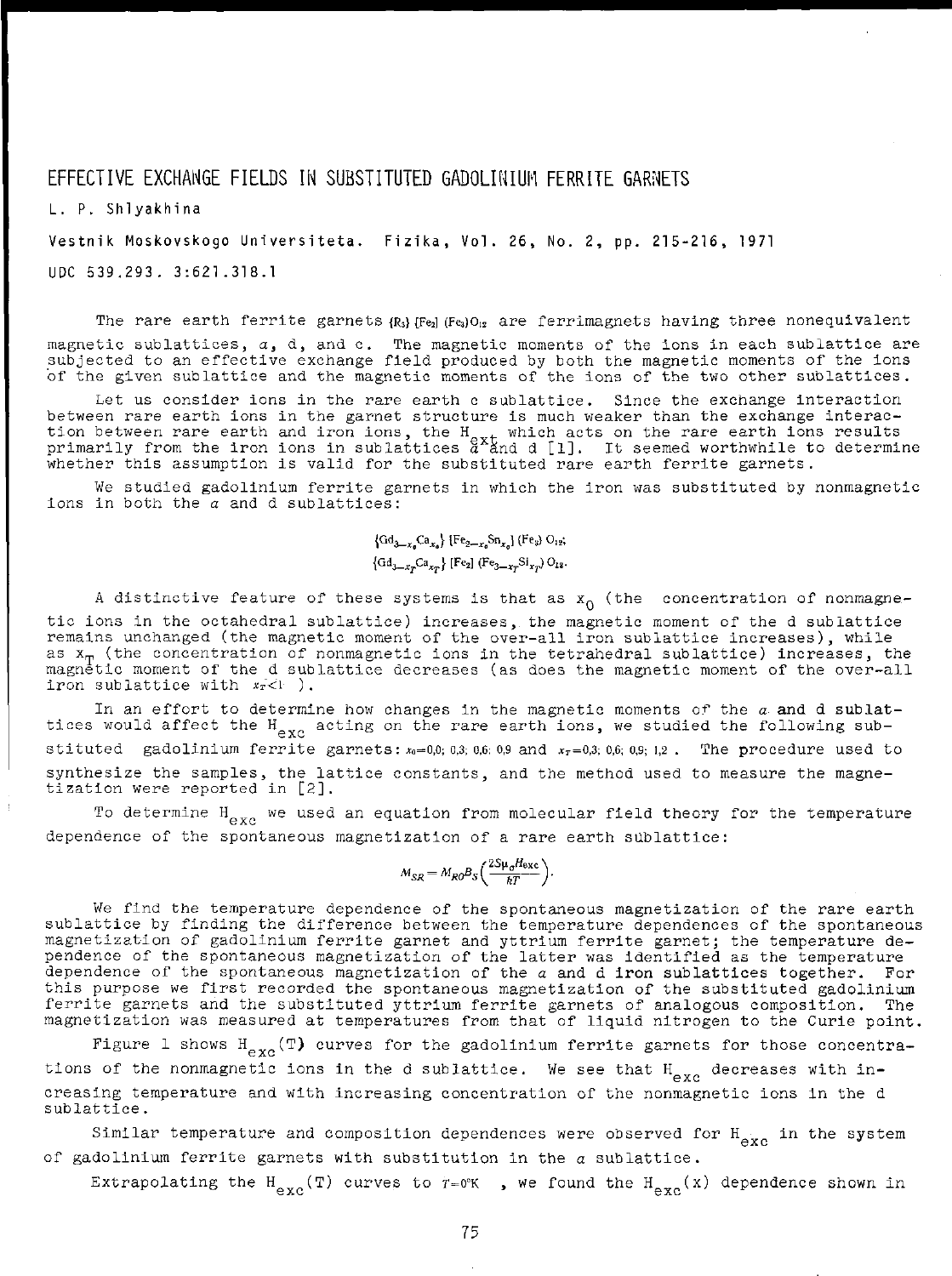**Fig . 2 . W e se e fro m Fig . 2 tha t H decrease s as nonmagneti c ion s ar e adde d t o eithe r th e**  *a or* **d sublattice . Th e wea k temperatur e dependenc e of H g x <sup>c</sup> at lo w temperatures , foun d for a l l th e garnet s studie d wit h substitutio n in eithe r th e** *a* **o r d sublattice , is noteworthy ,** 

**The value of**  $H_{\alpha_{\mathbf{X}\sigma}}$  **acting on the rare earth ions in the ferrite garnets can be written as**

## $H_{\text{exc}} = \gamma M_{SR} + \lambda M_{Fe}$ .

**where y** and  $\lambda$  are the exchange-interaction parameters for the interactions of rare earth, **ion s an d fo r rar e eart h ion s wit h iro n ions , respectively .** 



**Fig . 1 . Temperatur e dependence s o f t h e exchang e field s actin g on th e gadoliniu m ion s i n th e {Ga3-.vCa.\*} [Fe2]**   $(F_{e_{3-x}}Si_x)$ )O<sub>12</sub> ferrite garnets. 1)  $x = 0$  ;

**2**  $x = 0.3$ ; **3**  $x = 0.6$ ; **4**  $x = 0.9$ ; **5**  $\left( \begin{array}{ccc} 5 \\ 7 \end{array} \right)$  $x = 1,2 \cdot \cdot$ 



**Fig . 2 . Compositio n dependenc e o f t h e exchang e fiel d actin g on th e gadoliniu m ion s at 0°K in th e {Ga3.Xj.**   $\text{Ca}_{x}$  [Fe<sub>2</sub>] (Fe<sub>2</sub>**-x<sub>p</sub>**</sub>) O<sub>12</sub> and {Ga<sub>3</sub>-x<sub>p</sub><sup>Ca</sup><sub>x<sub>a</sub></sub>} [Fe<sub>2</sub>-x<sub>p</sub> Sn<sub>x<sub>p</sub>]</sub> **(Fe3)o<sup>12</sup> ferrit e garnets .** 



**Fig . 3 . Temperatur e dependence s of th e mag netizatio n o f th e gadoliniu m sublattic e in th e {Ga3\_x Cax\ [Fe2] (Fe3.^ Si\*) o<sup>r</sup> > ferrit e garnets . Th e nota tio n is th e sam e a s i n Fig . 1 .** 

**T**he weak **exc ( T ) dependenc e a t low temperatures , wil l refin e th e sharpes t chang e i n t h e magnetizatio n o f th e rar e eart h sublattic e (Fig . 3) , implie s tha t i n th e substitute d gadoliniu m ferrit e garnet s th e exchang e interactio n betwee n rar e eart h ion s is no t vastl y**  weaker than that between rare earth ions and iron ions; i.e., we can say that we have  $v \ll \lambda$ 

is produced primarily by the iron ions.

**T h e fiel d H g x <sup>c</sup> in al l thes e substitute d gadoliniu m ferrit e garnets , excep t for the i**   $\alpha$  composition  $x_{\tau} = 1.2$  , orients the magnetic moments of the gadolinium ions in the direction **opposit e th e resultan t magnetizatio n o f the iro n su b lattices , i.e. , opposit e th e externa l**   $\mathbb{R}$  **field).** The magnetizations  $\mathbb{M}_{\mathbb{R}}$  and  $\mathbb{M}_{\mathbb{R}}$  are antiparallel.

**i n th e substitute d gadoliniu m ferrit e garnets , an d th e H e x <sup>c</sup> actin g on th e gadoliniu m ioris** 

With  $x_{r=1,2}$  ,  $H_{\alpha\alpha}$  orients the magnetic moments of the gadolinium ions parallel to the magnetization of the xc situation iron sublattice (and thus parallel to the external field). Here  $\text{M}_{\text{R}}$  and  $\text{M}_{\text{d}}$  are again antiparallel, although the magnetic moments by the sublattice d **in th e compositio n \*<sup>r</sup> = i,2 is les s tha n tha t o f th e** *a* **sublattice .** 

We can therefore assert that the negative c-d exchange interaction is stronger than